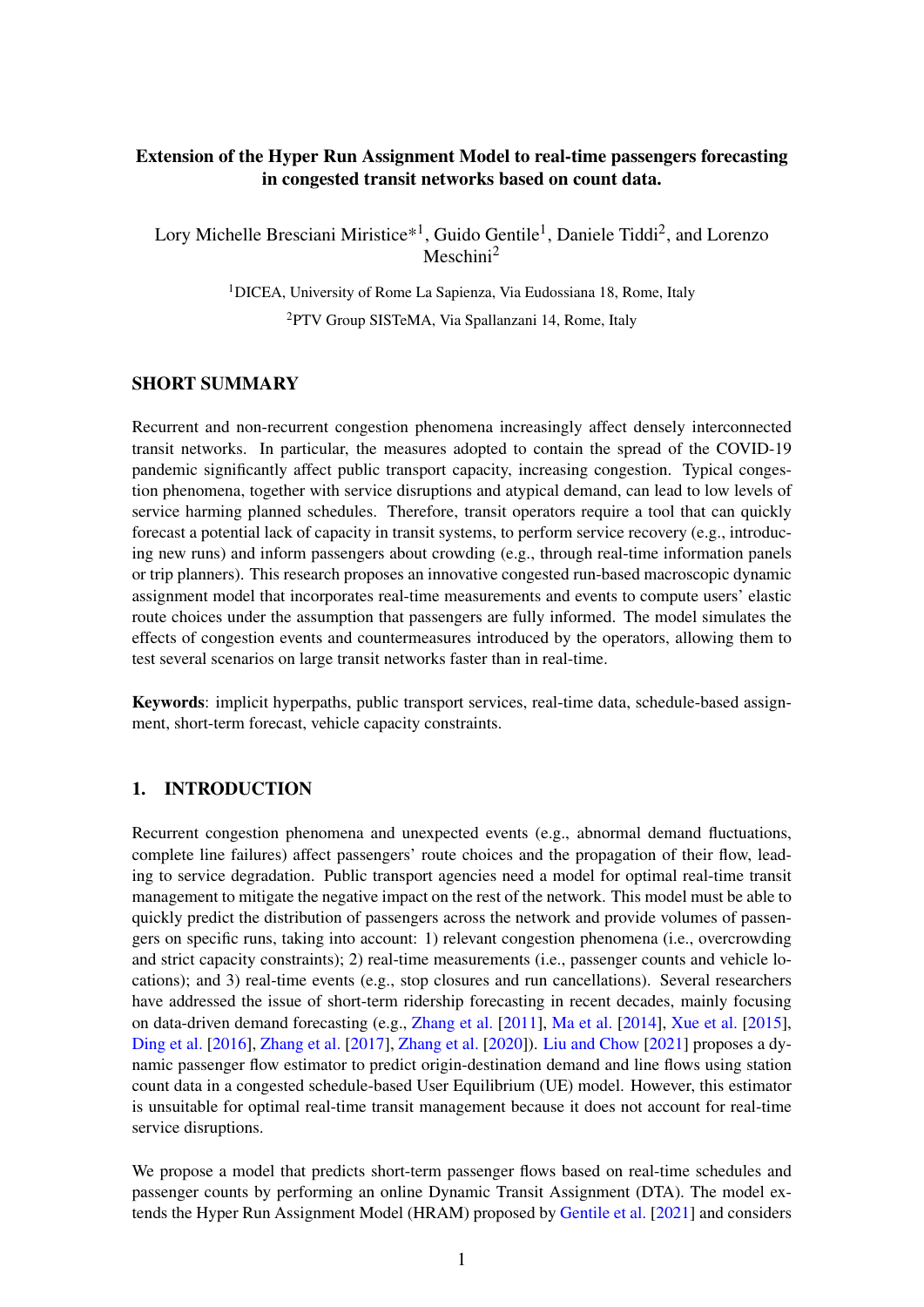real-time measurements and events in a Rolling-Horizon (RH) framework. The model: 1) computes elastic route choices by building the diachronic graph of HRAM starting from the Estimated Time of Arrival (ETA) of vehicles at stops; and 2) corrects the volumes resulting from flow propagation using passenger counts (as [Meschini and Gentile](#page-10-7) [\[2009\]](#page-10-7), [Gentile and Meschini](#page-9-1) [\[2011\]](#page-9-1), [Attanasi et al.](#page-9-2) [\[2015\]](#page-9-2) and [Kucharski and Gentile](#page-10-8) [\[2019\]](#page-10-8) do for road networks).

The contribution of this work is the use of HRAM to perform online DTA for short-term ridership forecasting, continuously updating the underlying service schedule and demand flows to account for up-to-date data coming from the field.

The social distancing measures affecting public transport usually adopted to limit the spread of the COVID-19 pandemic imply a capacity reduction of transit vehicles on the supply side and the introduction of staggered working hours to spread peaks on the demand side. The features of the proposed model should then become fundamental for transit operators, who would quickly forecast real-time overcrowding issues and adopt mitigating solutions (e.g., introduce new runs, inform passengers).

## 2. METHODOLOGY

HRAM [\[Gentile et al.,](#page-10-6) [2021\]](#page-10-6) simulates the decision of how to continue a trip to the destination when a fail-to-board event occurs (i.e., when passengers cannot board a vehicle because there is not enough space left). Since the outcome of these events is unknown in advance, a passenger chooses a strategy (rather than a simple path) before starting the trip, aiming to minimize the expected route cost (which depends on the flow pattern in the framework of dynamic user equilibrium). HRAM uses hyperpaths (introduced by [Nguyen and Pallottino](#page-10-9) [\[1988\]](#page-10-9)) in a schedule-based framework to represent strategies connected to fail-to-board probabilities (firstly proposed by [Hamdouch and](#page-10-10) [Lawphongpanich](#page-10-10) [\[2008\]](#page-10-10)). It performs DTA of a given transit supply and dynamic demand by solving the fixed-point problem, adopting a sequential route choice model (proposed by [Gentile](#page-9-3) [and Papola](#page-9-3) [\[2006\]](#page-9-3)) and a Gradient Projection (GP) algorithm for the solution of the UE (which improves the convergence on highly congested networks as shown by [Gentile](#page-9-4) [\[2016\]](#page-9-4)). This approach does not require formalizing entire trips and allows an implicit representation of hyperpaths, enhancing run-times that are compatible with real-time applications in RH.

HRAM describes the transit supply as a space-time directed graph (Figure [1\)](#page-2-0), where each arc represents a different phase of the passengers' trip and connects two nodes with increasing time. With this approach, the diachronic graph is inherently acyclic, and the computation of the shortest tree requires a simple visit in reverse chronological order of all nodes (computed in linear time, as shown by [Gentile](#page-9-5) [\[2017\]](#page-9-5)). Moreover, the model directly provides volumes of passengers on specific runs (which is a requirement of real-time transit management).

HRAM represents strict capacity constraints by introducing a fail-to-board hyperarc for each departure  $N_{rs}^{depart}$  of run  $r \in R_l$  (the set of runs of line  $l \in L$ ) at stop  $s \in S$ . Each fail-to-board hyperarc is bifurcated and consists of a diversion node  $N_{rs}^{board}$ , a fail arc  $(N_{rs}^{board}, N_{rs}^{align})$ , and a board arc  $(N_{rs}^{board}, N_{rs}^{depart})$ . At each event-based diversion node encountered by the passenger, the strategy associates a branch of the corresponding hyperarc to each possible outcome. Note that the conditional probability of each hyperarc branch is not the result of a choice but the outcome of the fail-to-board event (passengers take routing choices mainly at stop nodes). Fail-to-board probabilities  $\pi_a$  (i.e., the probability that a passenger waiting for a run on a crowded platform fails to get on the arriving vehicle) are computed as follows, assuming that all mingling passengers have equal probability to board (unlike in [Trozzi et al.](#page-10-11) [\[2013\]](#page-10-11) and [Trozzi et al.](#page-10-12) [\[2015\]](#page-10-12) where there is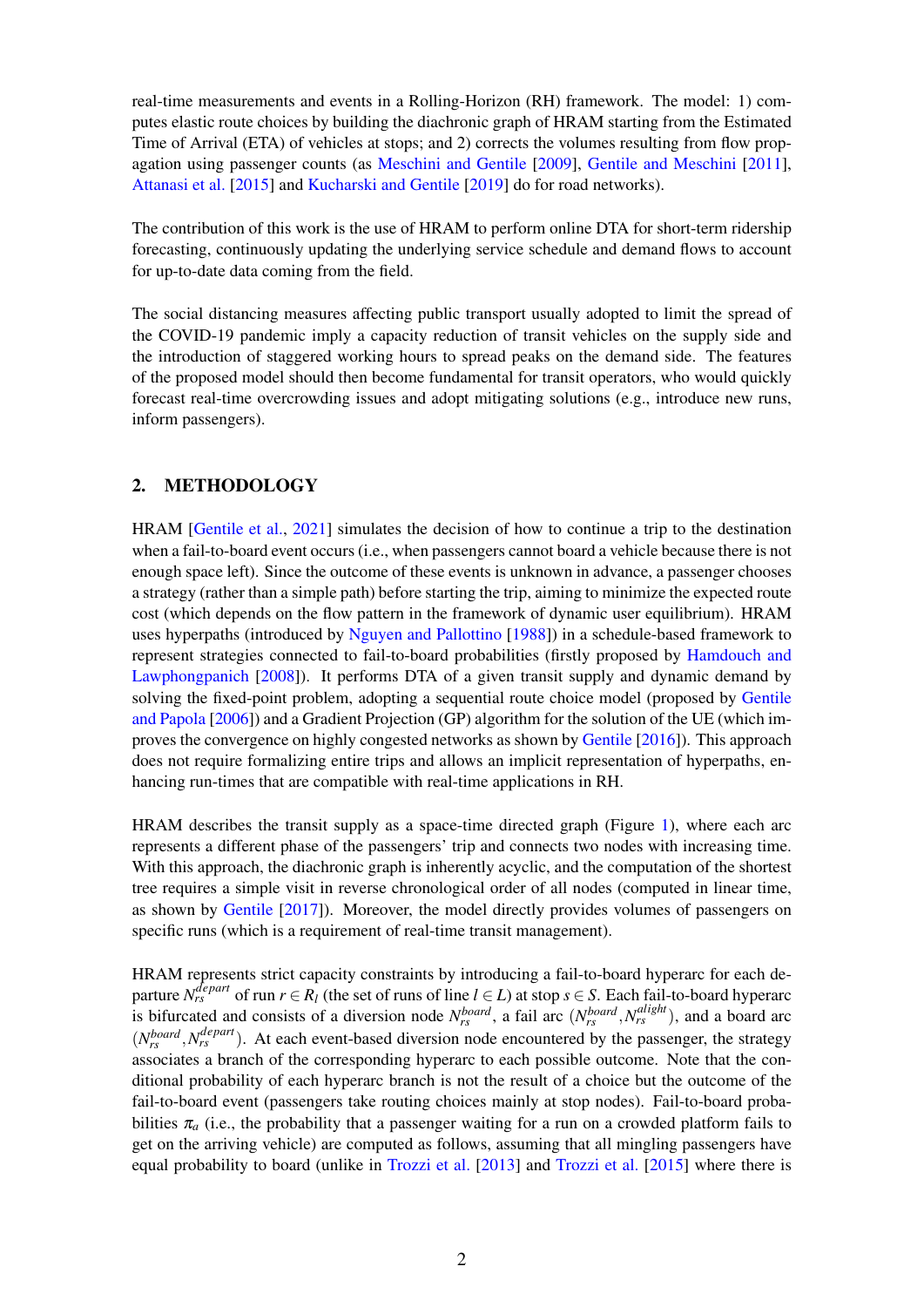<span id="page-2-0"></span>

Figure 1: HRAM diachronic graph schema [Gentile et al.](#page-10-6) [\[2021\]](#page-10-6). Transit service is organized in a set of line *L*, of stops *S* and runs *R*. A run  $r \in R_l$  is a vehicle serving the stop sequence  $S_l$  of a line  $l \in L$  according to a given timetable and is described by the following arcs: alight, dwell, mingle (i.e., passengers trying to board), fail, board and run. Stop  $s \in S_l \subset S$  is the only place where passengers can board and alight, and we assume that a positive dwelling time *trs dwell* is needed for boarding and alighting operations.  $N_{rs}^{board}$  (yellow square) represents the diversion node of the fail-to-board hyperarc, introduced to model strict capacity constraints. The centroid of each zone *z* ∈ *Z* is represented by multiple origin nodes, one for each possible departure from a connected stop, and one destination node. Demand nodes and arcs are introduced to model the possibility of delaying the departure with respect to the desired time, using the stay arcs at origins. Finally, access, egress and transfer arcs represent direct connections between stops and zones, and among stops themselves. They are added only for significant events (run arriving/departing from a stop) and their topology (and thus the travel time) depends on the walking shortest time between the connected elements.

queue with priority). Being the probability of boarding the run:

<span id="page-2-1"></span>
$$
\pi_{ag} = \min\left(1, \frac{k_r - q_b}{q_a}\right) \quad \forall a \in A_r^{board}, b = A_a^{dwell}, \tag{1}
$$

the fail-to-board probability is the ones' complement of  $\pi_{ag}$ :

<span id="page-2-2"></span>
$$
\pi_{bg} = 1 - \pi_{ag} \quad \forall b \in A_r^{fail}, a = A_b^{board}, \tag{2}
$$

where:

- $A_a^{dwell}$  is the dwell arc associated with the board arc  $a \in A_r^{board}$ ;
- *A*<sup>*board*</sup> is the board arc associated with the fail arc  $b \in A_r^{fail}$ ;
- $k_r$  is the run capacity.

We have extended HRAM to consider real-time data and use it to perform online DTA, as shown in Figure [2.](#page-3-0) The model computes online DTA for dynamic demand and supply (the space-time network of Figure [1](#page-2-0) built from ETA at stops). It accounts for real-time passenger counts and events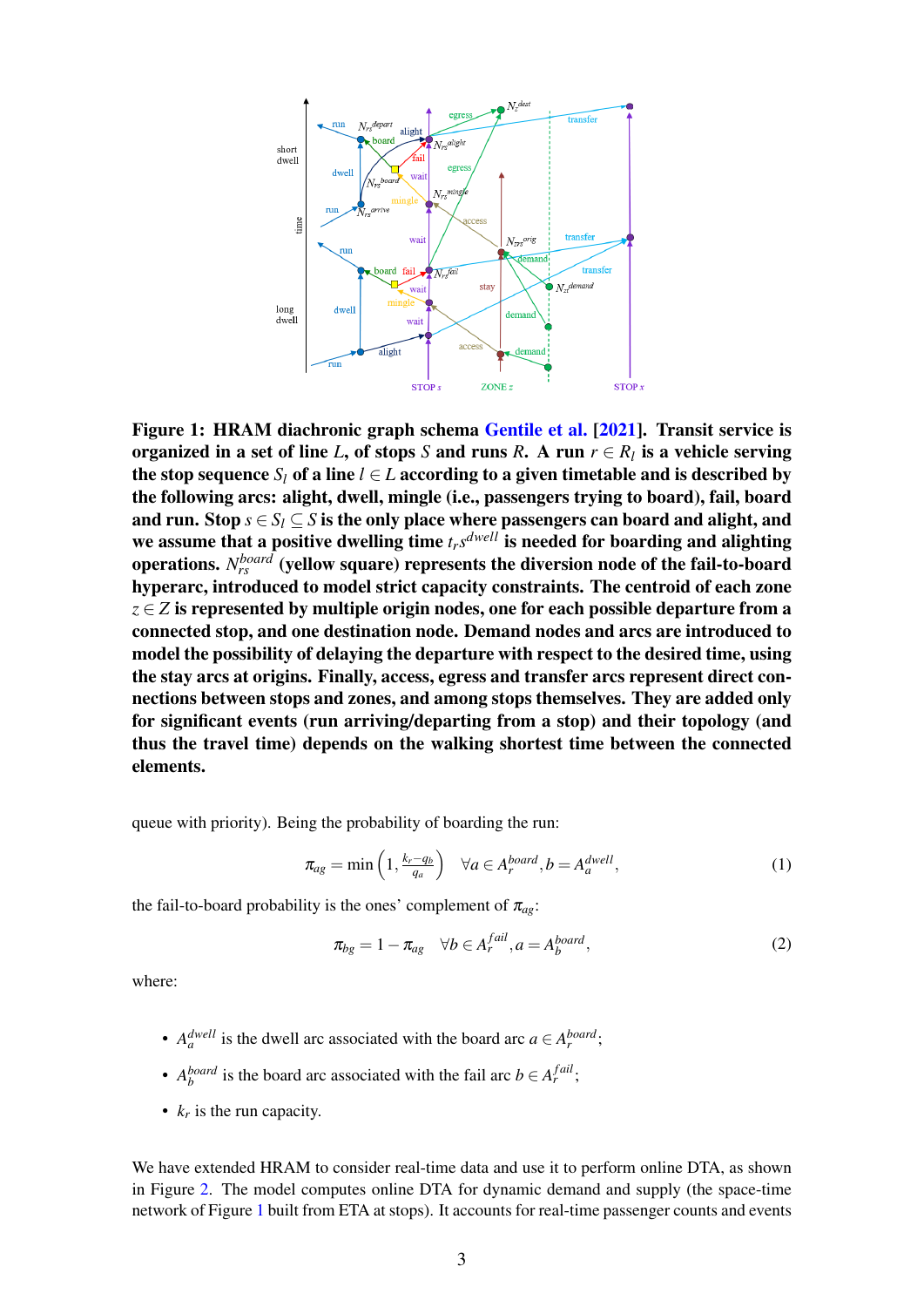by 1) using HRAM to compute elastic local users' decisions  $p_a$  (arc conditional probabilities); 2) running a Flow Propagation Model (FPM) to load the demand consistently with the arc conditional probabilities *p<sup>a</sup>* computed by HRAM. FPM considers strict capacity constraints by using fail-toboard probabilities  $\pi_a$ , limiting the volume propagated to board arcs and forcing the remaining passengers to the corresponding fail arcs. FPM uses observed volumes (passenger counts) to correct errors in flow propagation, by overwriting the propagated volumes with the observed ones.

<span id="page-3-0"></span>

Figure 2: Online DTA schema. The model performs online DTA for dynamic demand *dodgt* and dynamic supply (the space-time network representing schedulebased services and their capacities updated with ETA at stops), taking into account real-time passenger counts and events. It: 1) uses HRAM to compute local users' decisions *p<sup>a</sup>* (arc conditional probabilities); 2) runs a Flow Propagation Model (FPM) with strict capacity constraints (using fail-to-board probabilities  $\pi_a$ ) that loads demand consistently with the arc conditional probabilities computed by HRAM. Passenger counts (observed volumes) are used in FPM to correct the propagated volumes by overwriting them in the corresponding arcs.

We run online DTA in an RH framework to account for up-to-date data (as [Gentile et al.](#page-10-13) [\[2013\]](#page-10-13) does for dynamic traffic assignment), solving the deterministic problem iteratively by performing sequential online DTAs (one for each iteration). Each online DTA simulates a prediction horizon, assuming that passengers know all events related to this time horizon no later than their start time.

Each iteration starts with the volumes resulting from the previous simulation ("warm start"), recovered using a Flow Recovery Model (FRM). First, HRAM computes the elastic local user decisions on the real-time supply initializing: 1) its route choice model with the expected cost of reaching the destinations from each stop at the end of the current prediction horizon (recovered from an offline DTA with a longer time horizon); 2) its flow propagation model with the demand flow for each node at the beginning of the current prediction horizon (recovered from the volumes resulting from the previous simulation). Then, the Flow Propagation Model (FPM) uses the elastic local user decisions computed by HRAM to forward the demand and the aggregated flows of the previous state in chronological order, starting from the origin nodes.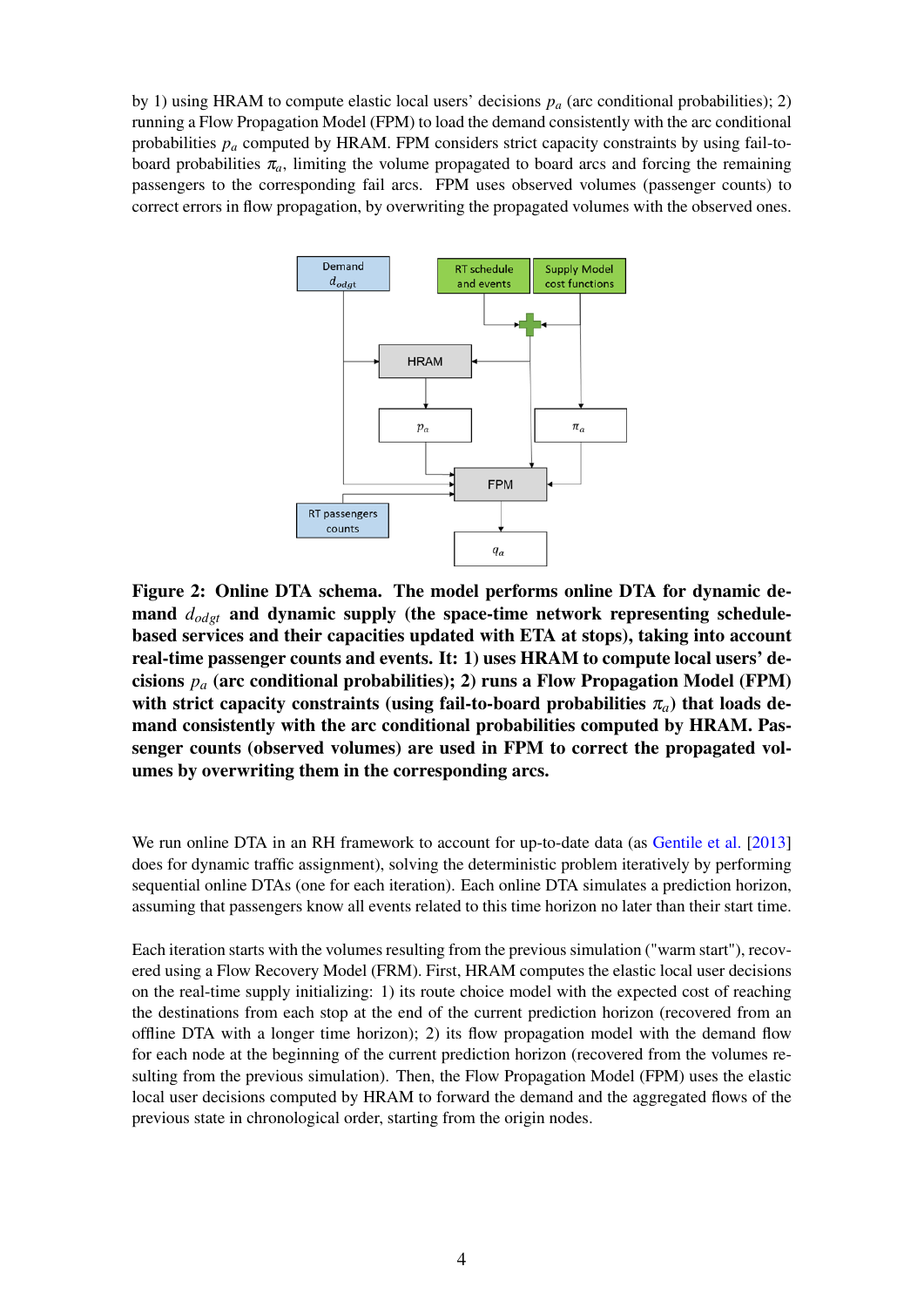#### *Flow recovery model*

Both HRAM and FPM require restoring the previous simulation state (i.e., diachronic graph and volumes  $q_a^*$  on each arc). Specifically, HRAM requires the recovery of node destination flows  $q_i^s$ from the |*Z*| simulation states resulting from the previous simulation HRAM, while FPM requires the recovery of aggregated node flows  $q_i^s$  and aggregated arc flows  $q_a^s$  from the simulation state resulting from the previous simulation FPM. FRM is the same for both HRAM and FPM and accounts for schedule changes due to real-time variations in transit service.

FRM recovers the flows  $q_a^*$  from the previous simulation state for all arcs  $a \in A$  that started before the start time  $\tilde{\tau}$  of the current simulation. Then, it initializes the flows required by HRAM and FPM as follows:

$$
q_a^s = q_a^* \quad \forall a \in A \mid \tau_{N_a^-} < \tilde{\tau}, \tag{3}
$$

$$
q_i^s = \sum_{a \in A_i^+} q_a^* \quad \forall i \in N,
$$
\n<sup>(4)</sup>

where:

- $q_a^s$  and  $q_i^s$  are the flows restored for arc  $a \in A$  and node  $i \in N$ ;
- $N_a^-$  is the tail node of arc  $a \in A$  and  $\tau_{N_a^-}$  is its clock-time;
- $A_i^+$  is set of arcs exiting node  $i \in N$ .

For arcs of type wait, a flow  $\delta_{ab}$  (i.e., volume variation due to delays/advances of ETA at stops) is added/subtracted to the resulting flow  $q_a^*$  to account for real-time schedule changes.

#### *Flow propagation Model*

Flow  $q_i$  of node  $i \in N$  is propagated forward in chronological order starting from origin nodes, as follows:

$$
q_i = d_i + \sum_{a \in A_i^-} q_a \quad \forall i \in N,
$$
\n<sup>(5)</sup>

$$
q_a = q_a^m \quad \forall a \in A^m,
$$
\n<sup>(6)</sup>

$$
q_a = q_a^s \quad \forall a \in A^s \setminus A^m,\tag{7}
$$

$$
q_a = q_i \cdot p_a \quad \forall a \in A_i^+, \ a \notin A^s \cup A^m,
$$
\n<sup>(8)</sup>

where:

- $A_i^-/A_i^+$  is the set of arcs entering/exiting node  $i \in N$ ;
- $A^m \subseteq A$  is set of arcs with measurements (i.e., observed volumes);
- $A^s \subseteq A$  set of arcs with flow restored from the simulation previous state;
- $q_a$  is the flow on arc  $a \in A$ ;
- $d_i$  is the demand (number of passengers) departing from node  $i \in N$  (null for all nodes except for each demand node  $i = N_{zt}^{demand}$ );
- $q_a^m$  is the measured flow on arc  $a \in A^m$  (obtained by converting the real-time passenger counts to passengers volume on the associated arcs);
- $q_a^s$  is the flow on arc  $a \in A^s$  obtained from the state snapshot;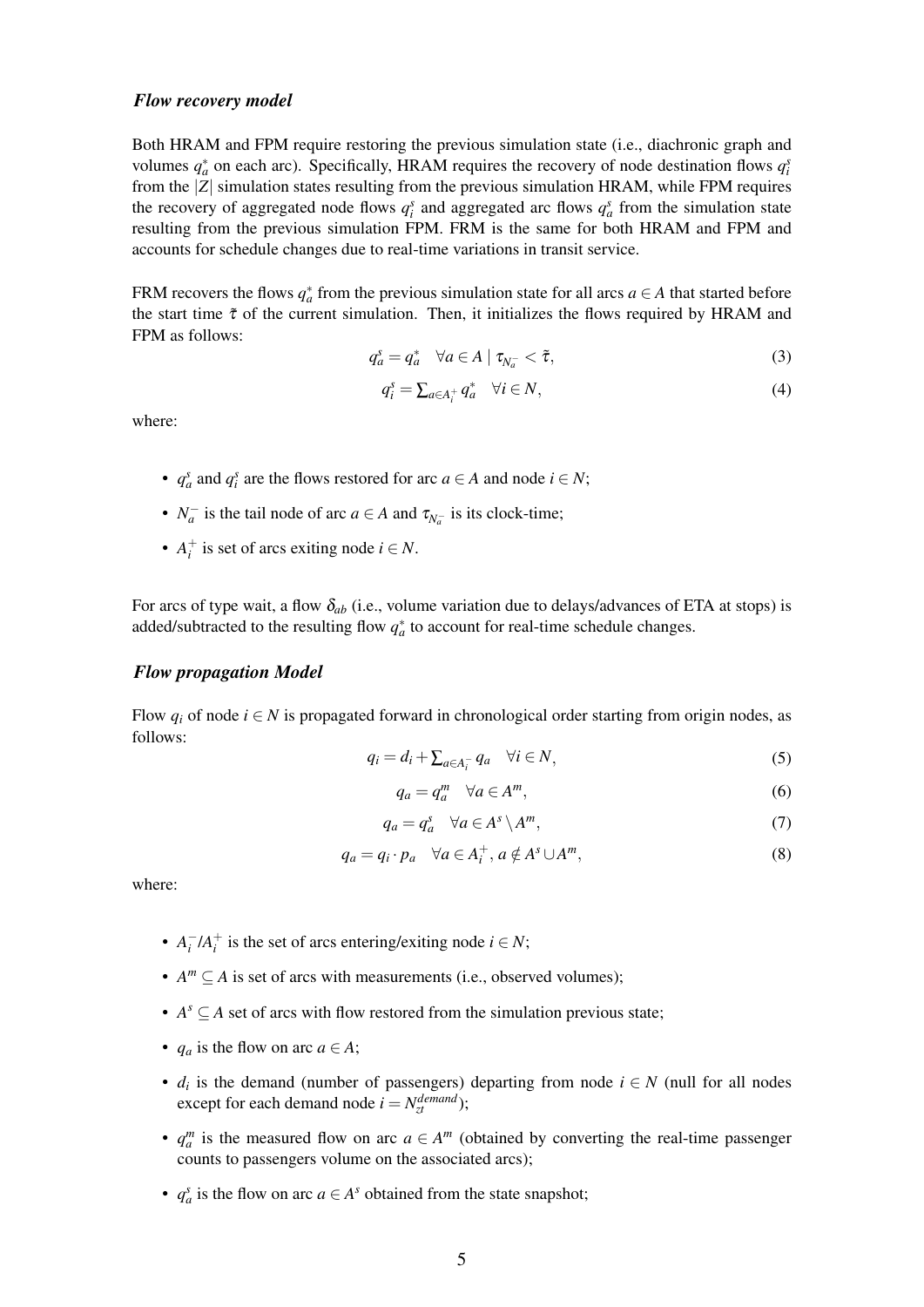•  $p_a$  is the aggregated arc turn probability for arc  $a \in A$ .

Aggregated arc turn probabilities  $p_a$  are calculated according to the arc type and the presence of measurements/snapshot flows, as follows:

$$
p_a = 0 \quad \forall a \in A^s \cup A^m,
$$
\n(9)

$$
p_a = \pi_a^{board} \quad \forall a \in A^{board}, \tag{10}
$$

$$
p_a = \pi_a^{fail} \quad \forall a \in A^{fail}, \tag{11}
$$

$$
p_a = p_a^{HRAM} \quad \forall a \notin A^s \cup A^m, a \notin A^{board}, a \notin A^{fail}, \tag{12}
$$

where:

- $\pi_a^{board}$  is the boarding probability of arc  $a \in A^{board}$  computed by [\(1\)](#page-2-1);
- $\pi_a^{fail}$  is the failing-to-board probability of arc  $a \in A^{fail}$  computed by [\(2\)](#page-2-2);
- $p_a^{HRAM}$  is the aggregated arc conditional probability of arc  $a \in A$  resulted from HRAM.

Elastic turn probabilities may be null for all the arcs exiting a certain node (passenger counts on arcs not loaded by HRAM, or unexpected failing-to-board in the FPM). In this case, they are calculated proportionally to the number of arcs in the forward star of the node.

## 3. RESULTS AND DISCUSSION

This section describes the numerical tests conducted, which are: 1) the validation against service variations on a toy network; 2) the evaluation of algorithm performances and inclusion of passengers' count on a medium-size real network.

#### *Validation against service variations*

<span id="page-5-0"></span>We have tested the proposed model against service variations on the toy network in Figure [3,](#page-5-0) using the transit service of Table  $1$  and the travel demand of Table  $2$  (passengers leave their origin at 8:00).



Figure 3: Toy Network. The network consists of four zones connected by three line routes. *Line route B* serves *Zone 1*, *Zone 2* and *Zone 3*. *Line route C* serves *Zone 2* and *Zone 3*. *Line route A* serves *Zone 4*. Passengers can walk from the stop related to *Zone 2* (i.e., *Stop 2*) to the initial stop of *Line route A* (i.e., *Stop 4*).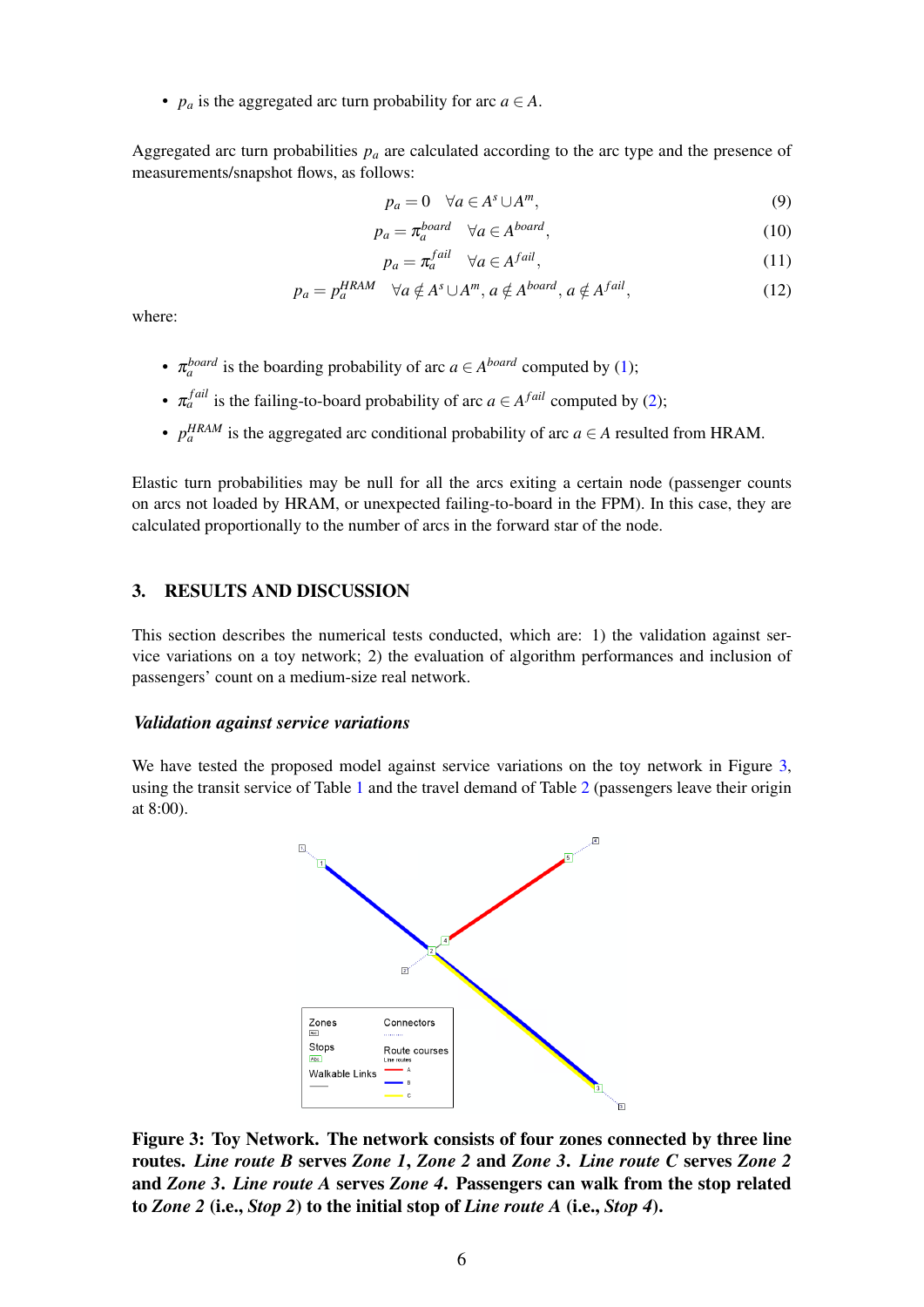<span id="page-6-0"></span>

| Run            | <b>Vehicle</b> | <b>Arrival Times</b> |        |        |        |        |  |
|----------------|----------------|----------------------|--------|--------|--------|--------|--|
|                | Capacity       | Stop 1               | Stop 2 | Stop 3 | Stop 4 | Stop 5 |  |
| B1             | 150            | 08:00                | 08:06  | 08:12  |        |        |  |
| Cl             | 50             |                      | 08:06  | 08:12  |        |        |  |
| B <sub>2</sub> | 150            | 08:10                | 08:16  | 08:22  |        |        |  |
| A1             | 50             |                      |        |        | 08:20  | 08:25  |  |
| B <sub>3</sub> | 150            | 08:30                | 08:36  | 08:42  |        |        |  |
| C <sub>2</sub> | 50             |                      | 08:30  | 08:36  |        |        |  |
| A2             | 50             |                      |        |        | 08:30  | 08:35  |  |

Table 1: Toy network, timetable of transit service.

<span id="page-6-1"></span>Table 2: Toy network, origin-destination matrix.

| Demand   Zone 1   Zone 2   Zone 3   Zone 4 |     |     |  |
|--------------------------------------------|-----|-----|--|
| Zone 1                                     | 50. | 50  |  |
| Zone 2                                     |     | 300 |  |
| Zone 3                                     |     |     |  |
| Zone 4                                     |     |     |  |

Starting from 7:30, we have run simulations of one hour every 30 minutes. Figure [4](#page-6-2) shows the flow distribution obtained from the first simulation (*Simulation 1*, 7:30 - 8:30). In particular, 150 passengers were unable to board their desired run (i.e., *B1* and *C1*) at *Stop 2* and waited for the next available run (i.e., *B2*). At 8:00 (i.e., the start time of the second simulation), 150 passengers were boarding run *B1* at *Stop 1*, while the remaining 300 passengers were waiting at *Stop 2* for the first available run.

<span id="page-6-2"></span>

Figure 4: Toy Network, resulting flow distribution of *Simulation 1*. The first simulation (7:30 - 8:30) showed that 150 passengers were unable to board their desired run (i.e., *B1* and *C1*) at *Stop 2* and waited for the next available run (i.e., *B2*). At 8:00 (i.e., the start time of the second simulation), 150 passengers were boarding run *B1* at *Stop 1*, while the remaining 300 passengers were waiting at *Stop 2* for the first available run.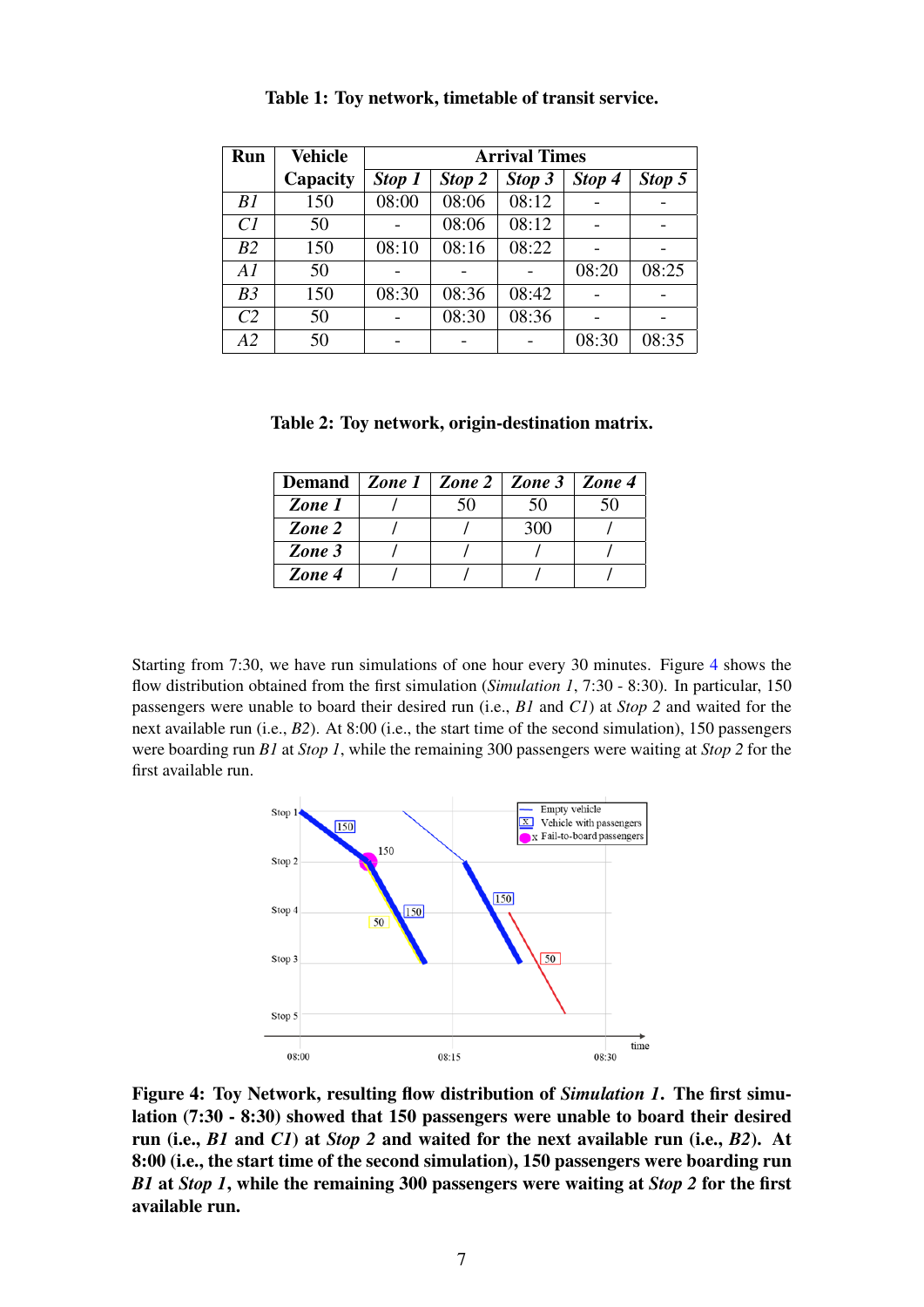<span id="page-7-0"></span>We have run the second simulation (*Simulation 2*, 8:00 - 9:00) in the different scenarios of Table [3.](#page-7-0)

| <b>Scenario</b> | <b>Description</b>               |
|-----------------|----------------------------------|
| 1               | no measurements/events           |
| $\mathfrak{D}$  | run C1 delayed 4 minutes         |
| 3               | run C1 delayed 10 minutes        |
| 4               | run C1 and C2 cancelled          |
| 5               | run A1 cancelled                 |
|                 | stop 2 of run <i>B1</i> disabled |

Table 3: Toy network, scenarios tested for *Simulation 2* (8:00-9:00).

Figure [5](#page-8-0) shows the flow distribution obtained from these scenarios. The results were consistent with the expected behavior: passengers reroute when possible. Scenario 6 (Figure [5f\)](#page-8-0) shows an example of impossible rerouting. Some passengers boarded run *B1* at *Stop* 1 in the first simulation, planning to get off at *Stop 2*. In the second simulation, those passengers found out that *Stop 2* was closed and had to stay over the vehicle, even though it did not bring them to their destination.

#### *Performance and passengers' count inclusion on medium-sized real network*

We have tested the proposed model on a medium-sized network, having: 123,130 streets, 6,748 stops, 1,417 line routes, and 119,661 runs throughout the day. We have run simulations every 5 minutes with a prediction horizon of 1 hour, simulating the morning peak hour (6:00 to 9:00). We have used an ordinary workstation machine with an Intel(R) Xeon(R) Platinum processor and 16GB of RAM to run the test. Each simulation performed five iterations of HRAM to compute elastic route choices and took about 83 seconds, which is in line with computation times required by real-time management.

We have tested the inclusion of observed volumes (i.e., passenger counts) in FPM by adding a measurement of 5000 passengers on a given subway platform at 07:05 to simulate an atypical demand due to some event (e.g., a sporting event). In particular, this platform had 10 passengers waiting for the subway between 07:05 and 07:10 (results are with a discretization of 5 minutes). Once adding the measurement, we have confirmed that simulations starting after 07:05 had 5000 passengers waiting at the platform from 07:05 to 07:10. Considering that the subway capacity is 1,200 passengers, not all passengers could board the first arriving vehicle. We have also observed congestion spreading all over the network, starting from the platform with extra demand and propagating in space and time.

## 4. CONCLUSIONS

Recurrent and non-recurrent congestion phenomena increasingly affect densely interconnected transit networks. In particular, the measures adopted to contain the spread of the COVID-19 pandemic significantly affect public transport capacity, increasing congestion. Typical congestion phenomena, together with service disruptions and atypical demand, can lead to low levels of service harming planned schedules. Therefore, transit operators require a tool that can quickly forecast a potential lack of capacity in transit systems, to perform service recovery (e.g., introducing new runs) and inform passengers about crowding (e.g., through real-time information panels or trip planners). This research presents a model that extends the Hyper Run Assignment Model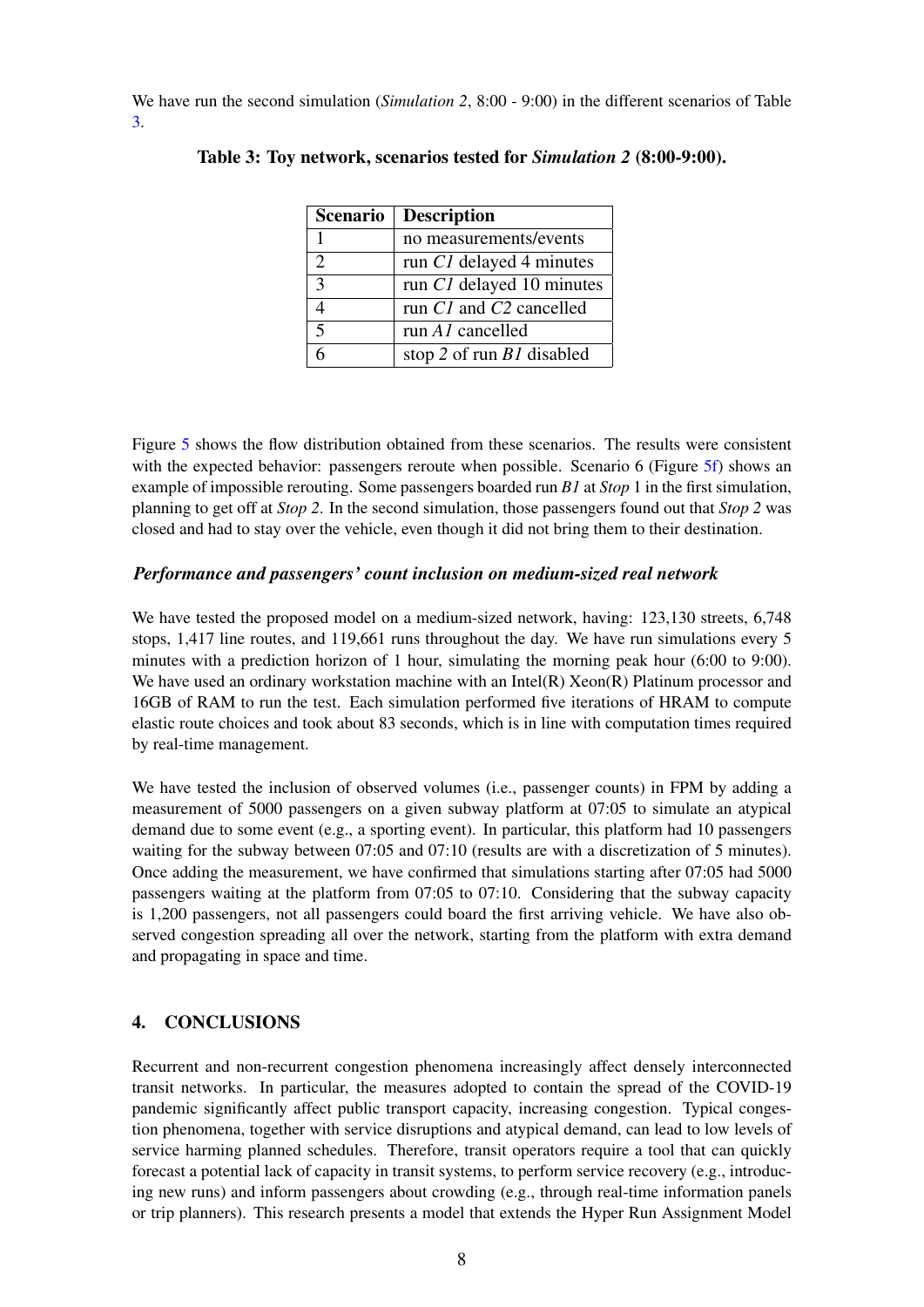<span id="page-8-0"></span>

Figure 5: Toy network, flow distribution obtained from tested scenarios on events. In scenario 1 there are no variations in the timetable and passengers confirm the choice of *Simulation 1*. In scenario 2 and 3, run *C1* was delayed but passengers were able to confirm their choices (even if with some delays). In scenario 4, run *C1* and *C2* were cancelled and passengers rerouted to run *B2* and *B3*. In scenario 5, run *A1* was cancelled and passengers rerouted to run *A2*. In scenario 6, stop *2* of run *B1* was disabled and 100 passengers were unable to reroute. Those passengers boarded run *B1* at *Stop* 1 at 8:00 (*Simulation 1*) planning to get off at *Stop 2*, but they found out that *Stop 2* was closed (*Simulation 2*) and had to stay over the vehicle, even though it did not bring them to their destination.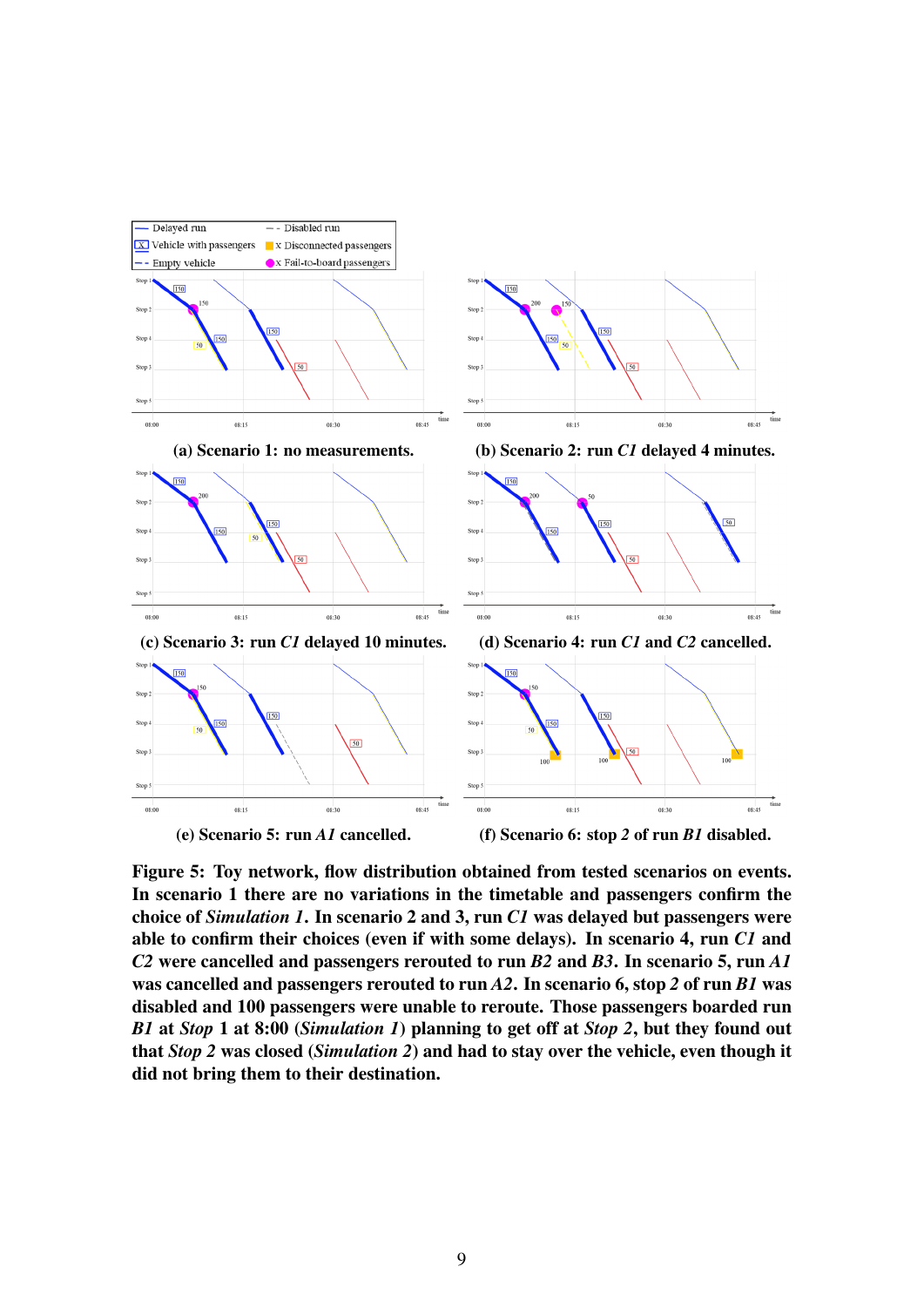(HRAM) proposed by [Gentile et al.](#page-10-6) [\[2021\]](#page-10-6) to predict short-term passenger flows based on realtime schedules and passenger counts.

The proposed model considers real-time measurements and events by performing sequential online DTAs that overlap partially (RH). Each simulation starts from a "warm start" considering the flows resulting from the previous DTA. Every online DTA: 1) extends HRAM to compute elastic route choices taking into account real-time data (i.e., ETA at stops and events), assuming fully informed passengers; and 2) propagates the demand according to these choices, overriding the propagated flows when real-time passenger counts are available. The model adopts fail-to-board hyperarcs to simulate strict capacity constraints and provides volumes of passengers on specific runs (which is a requirement for real-time operation). HRAM adopts a GP algorithm to reach convergence, as strict capacity constraints hinder the convergence of simpler algorithms (e.g., method of successive averages). HRAM has running times compatible with real-time management thanks to implicit hyperarc enumeration.

We have validated the model against service variations on a toy network. We have shown that passengers can reroute if they discover the event (i.e., service variation) before making their final choice (i.e., passengers cannot change the desired run if they are already on board the one affected by the event). Moreover, we have tested the algorithm performances on a real network, obtaining computation times in line with the ones required by real-time management. We have also verified the inclusion of passenger counts on the same network, adding measurement and observing the related congestion spreading all over the transit service.

At its current state, the proposed model computes elastic route choices through HRAM, assuming that passengers are aware of all events related to the prediction horizon no later than their start time. However, the model could include different levels of information to relax the assumption of fully informed passengers. Furthermore, the model does not account for passenger counts when computing elastic route choices. Including them is straightforward and can be achieved using the observed volumes when updating the costs observed by the passengers. Forthcoming papers will address the proposed improvements.

## **REFERENCES**

- <span id="page-9-2"></span>A. Attanasi, E. Silvestri, P. Meschini, and G. Gentile. Real world applications using parallel computing techniques in dynamic traffic assignment and shortest path search. In *IEEE 18th International Conference on Intelligent Transportation Systems*, pages 316–321, Gran Canaria, Spain, 09 2015.
- <span id="page-9-0"></span>C. Ding, D. Wang, X. Ma, and H. Li. Predicting short-term subway ridership and prioritizing its influential factors using gradient boosting decision trees. *Sustainability*, 8(11), 2016.
- <span id="page-9-4"></span>G. Gentile. Solving a dynamic user equilibrium model based on splitting rates with gradient projection algorithms. *Transportation Research Part B: Methodological*, 92:120–147, 10 2016.
- <span id="page-9-5"></span>G. Gentile. Time-dependent shortest hyperpaths for dynamic routing on transit networks. In A. Nuzzolo and W. Lam, editors, *Modelling Intelligent Multi-Modal Transit Systems*, pages 174–230. CRC Press Tailor & Francis, 11 2017.
- <span id="page-9-1"></span>G. Gentile and L. Meschini. Using dynamic assignment models for real-time traffic forecast on large urban networks. In *Proceedings of the 2nd International Conference on Models and Technologies for Intelligent Transportation Systems*, Leuven, Belgium, 06 2011.
- <span id="page-9-3"></span>G. Gentile and A. Papola. An alternative approach to route choice simulation: the sequential